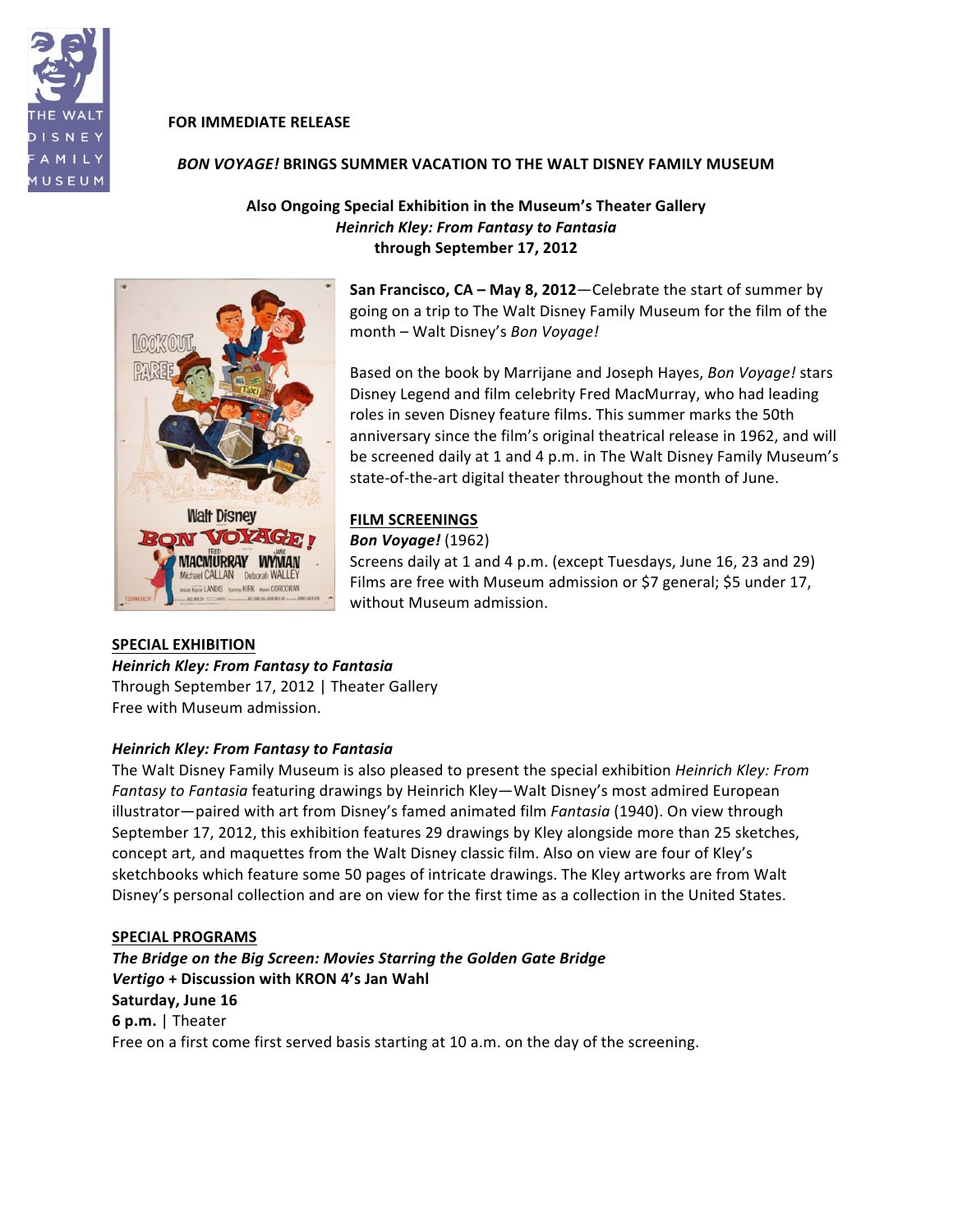Come see Vertigo (1958), this classic Alfred Hitchcock psychological thriller! Film critic Jan Wahl will present interesting and little known facts about the making of the film, and discuss what role the Golden Gate Bridge plays in one of the greatest films ever made.

This film screening is part of The Bridge on the Big Screen: Movies Starring the Golden Gate Bridge series presented by the Walt Disney Family Museum and The Presidio Trust in honor of the Golden Gate Bridge 75th anniversary.

# Selling Walt: The Business (and Fun) of Movie Promotion Saturday, June 23 3 p.m.  $|$  Theater \$10 general; \$7 under 17

Join author (The Disney Treasures, The Mickey Mouse Treasures)—and past manager of the Walt Disney Archives-Robert Tieman as he delves into the little-known, almost-forgotten world of the Advance Promotion Campaign. Once the standard practice in Hollywood motion picture studios, the job was to get the word out on each new movie, introduce the stories and characters to the public, and build excitement in advance of a film's opening at the local theater; in other words: sell the movie. Illustrated with rare ad materials and photos, this program offers a behind-the-scenes look at the creation of Walt's public image-and his Studio's standing in popular culture.

## Look Closer: Walt and the 1964 New York World's Fair

## Friday, June 22; Saturday, June 23; and Sunday, June 24

11 a.m., 1 and 3 p.m. | Gallery 9 Free with Museum admission. Learn how Walt stretched his Imagineers to create four innovative attractions that amazed the world!

## **CLASSES + ACTIVITIES**

# Saturday, June 9 and Sunday, June 10 **Disney Discoveries!**

1-3 p.m. (drop-in program) | Learning Center Art Studio Bonjour! Let your fingers be the paint brush as you create your very own "pointillism" masterpiece like the great French painters. Free with Museum admission.

# Saturday, June 16

## **Step into a Cartoon**

1 p.m. - 3 p.m. (drop-in program) | Learning Center Art Studio Have you ever wanted to play with animated characters such as Alice in the Alice Comedies, or dance with singing penguins like Bert and Mary in Mary Poppins? This is your chance to star in an animated cartoon using green screen technology just like these beloved characters!

# Saturday, June 23

## **Teen Animation Workshop 2.0**

10 a.m. - 2 p.m. | Learning Center

\$18 Museum Members | \$20 Non-Museum Members

Learn an intermediate approach to hand-drawn animation! You will receive critical feedback on your animation scene focusing on timing, secondary motion, and follow-through.